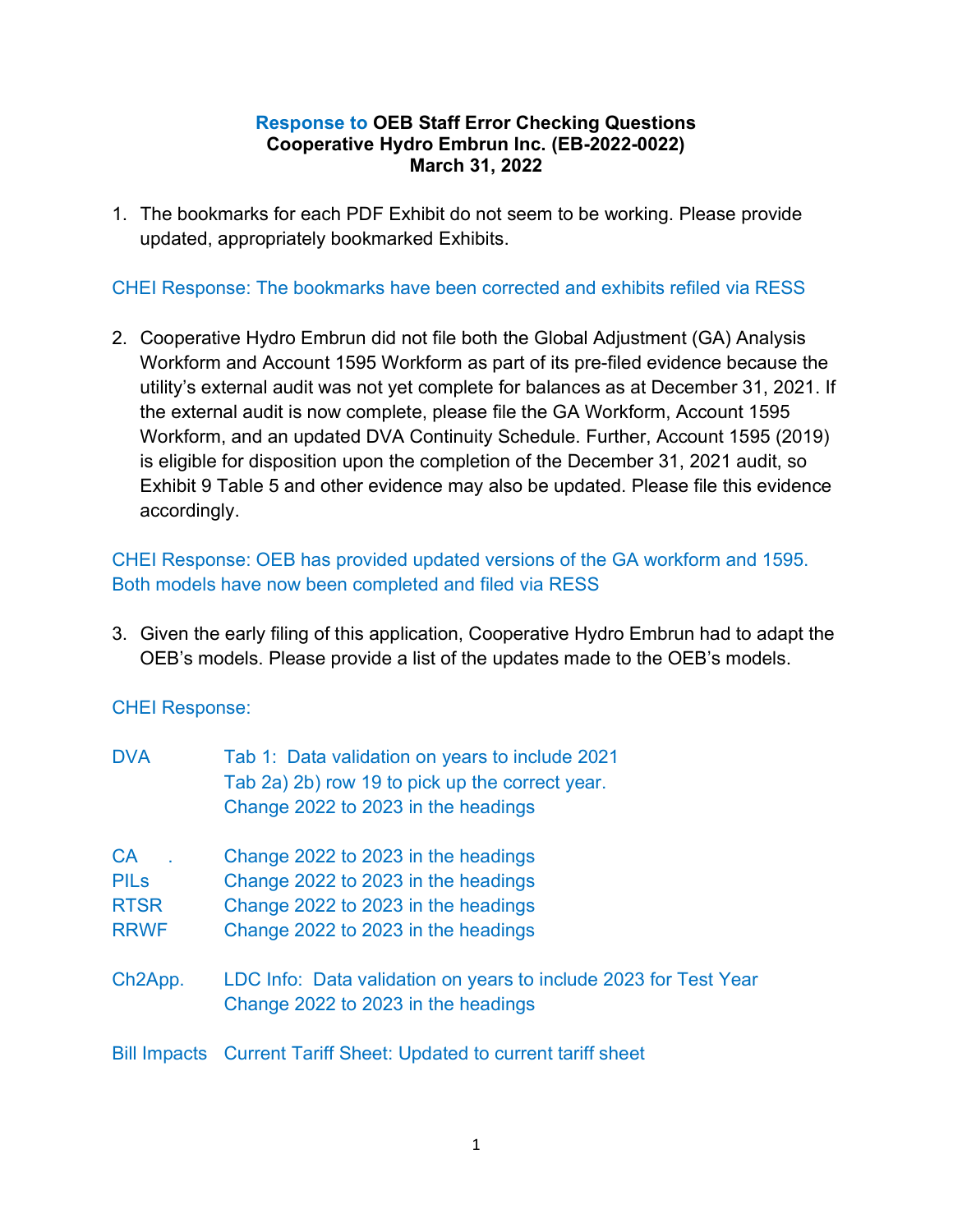4. The language above Table 4 in Exhibit 1, page 12 indicates a proposed 2023 rate base of \$4,781,272. Table 4 shows a total rate base of \$4,780,587.

CHEI Response: CHEI confirms that the proposed rate base is \$4,780,587.

5. OEB staff is unable to reconcile the increase in "Average Net Fixed Assets" and "Movement in Rate (Asset) Base" lines in Table 2 in Exhibit 1, page 10.

CHEI Response: The net fixed asset should have reflected \$112,287.35.

- 6. In Exhibit 1, page 24, the link provided to Cooperative Hydro Embrun's Annual Report does not work. Please provide an updated link or the document. CHEI Response: https://hydroembrun.ca/content/user\_files/2021/05/annual-report-2020.pdf
- 7. In Exhibit 1, page 33, Cooperative Hydro Embrun provides a table showing its achieved return on equity for 2018-2020. These figures do not reconcile to the OEB's Scorecard as provided in Exhibit 1, page 29.

## CHEI Response: See corrected table below

|                        | 2018     | 2019     | 2020   | 2023  |
|------------------------|----------|----------|--------|-------|
| 2018 Board Approved    | $9.00\%$ | $9.00\%$ | 9.00%  | 8.66% |
| <b>Actual Achieved</b> | 6.12%    | 10.03%   | 11.35% |       |

8. Exhibit 1, page 34, table 13 shows a working capital allowance rate of 48,750 for 2023. Please confirm this should be 7.50%.

# CHEI Response: Confirmed

9. In Tab 2-AB of the Chapter 2 Appendices for 2018 planned System Access, it shows \$34,500 in costs and capital contributions of \$5,775. Exhibit 2, page 20 shows a 2018 planned System Access amount of \$83,200 and capital contributions of \$132k.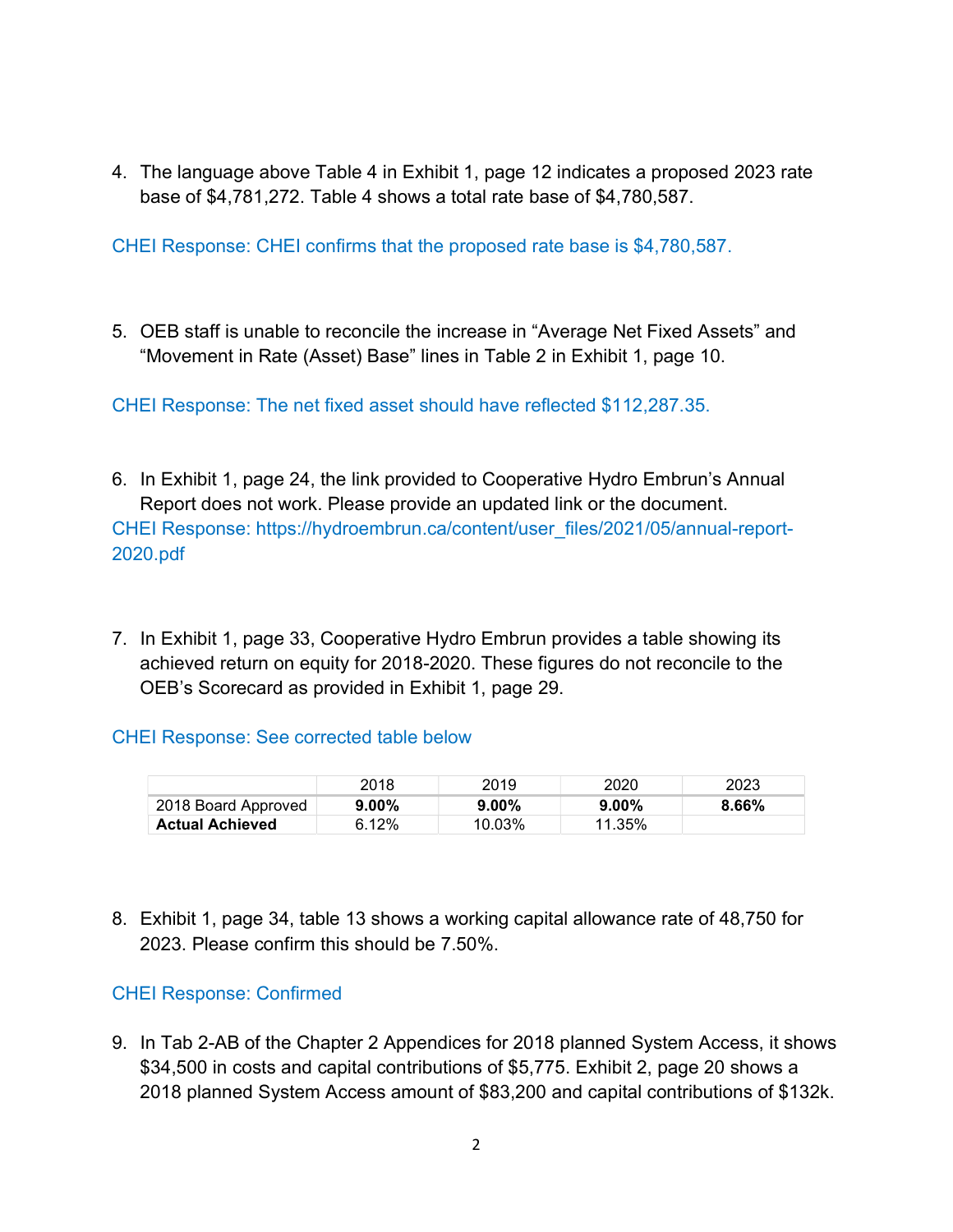CHEI Response: Table 2-AB should have shown the information below.

| <b>CATEGORY</b>              | 2018     |               |          |  |  |
|------------------------------|----------|---------------|----------|--|--|
|                              | Plan     | <b>Actual</b> | Var      |  |  |
|                              | \$ '000  | $\%$          |          |  |  |
| <b>System Access</b>         | 215,200  | 79,865        | $-62.9%$ |  |  |
| <b>System Renewal</b>        | 115,780  | 143,563       | 24.0%    |  |  |
| <b>System Service</b>        |          |               |          |  |  |
| <b>General Plant</b>         | 5,700    | 3,854         | $-32.4%$ |  |  |
| <b>TOTAL EXPENDITURE</b>     | 336,680  | 227,282       | $-32.5%$ |  |  |
| <b>Capital Contributions</b> | 132,000  | 60.245        | $-54.4%$ |  |  |
| <b>Net Capital</b>           |          | 167,037       | $-18.4%$ |  |  |
| <b>Expenditures</b>          | 204,680  |               |          |  |  |
| <b>System O&amp;M</b>        | \$89,684 | \$89,782      | 0.1%     |  |  |

10. In Tab 2-AB of the Chapter 2 Appendices, for the year 2020, it shows total net capital expenditures of \$92,273. In Tab 2-BA for the year 2020, it shows \$120,679 in additions.

CHEI Response: The difference between the 120,679 and 92,273 was as a result of an unusual adjustment of 28,405 which was recorded in 4360 as a gain on Disposition of Utility and Other Property.

|                              | <b>Histori</b> |               |               |  |  |
|------------------------------|----------------|---------------|---------------|--|--|
| <b>CATEGORY</b>              | 2020           |               |               |  |  |
|                              | Plan           | <b>Actual</b> | Var           |  |  |
|                              | \$ '000        |               | $\frac{9}{6}$ |  |  |
| <b>System Access</b>         | 53,000         | 238,671       | 350.3%        |  |  |
| <b>System Renewal</b>        | 60,000         | 77,545        | 29.2%         |  |  |
| <b>System Service</b>        |                | 11,532        |               |  |  |
| <b>General Plant</b>         | 5,700          | 4,676         | $-18.0%$      |  |  |
| <b>TOTAL EXPENDITURE</b>     | 118,700        | 332,424       | 180.1%        |  |  |
| <b>Capital Contributions</b> |                | $-240,151$    |               |  |  |
| <b>Net Capital</b>           |                | 120,678       | 1.7%          |  |  |
| <b>Expenditures</b>          | 118,700        |               |               |  |  |
| <b>System O&amp;M</b>        | S<br>98,742    | \$111,374     | 12.8%         |  |  |

11. The last two tables in Tab 2-BA of the Chapter 2 Appendices have been labelled 2017 & 2018, respectively. Confirm that these are intended to show 2022 & 2023. Please correct Tab 2-BA of the Chapter 2 Appendices accordingly.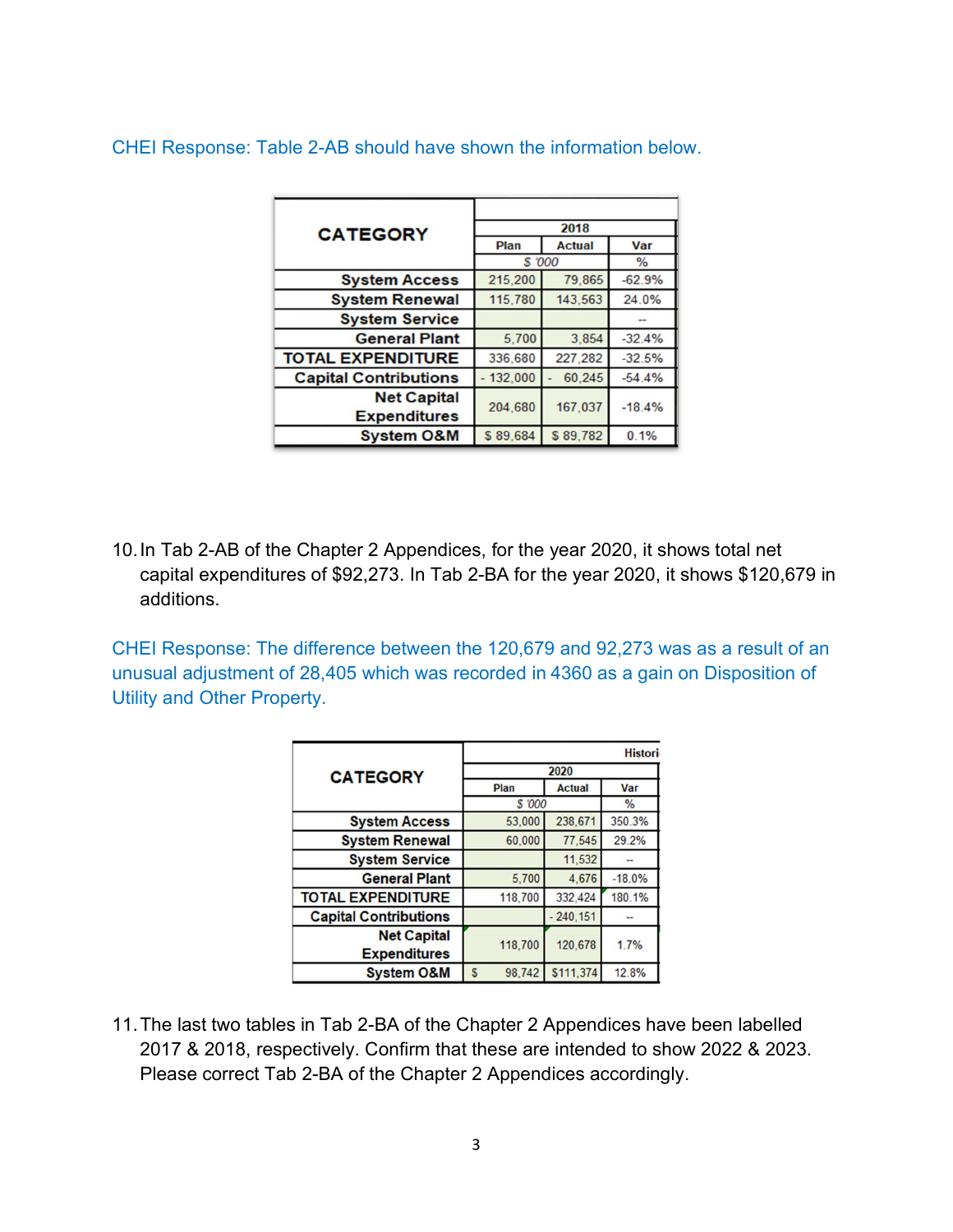#### CHEI Response: Confirmed and corrected.

12. In Exhibit 4, page 15 the evidence shows on-going costs in 2023 of \$68k and no one-time costs. Tab 2-M of the Chapter 2 Appendices shows ongoing costs in 2023 of \$57k and one-time costs of \$58k. Further, Tab 2-M of the Chapter 2 Appendices has not been populated in full. Please provide the 2018 OEB-approved application related costs (i.e., one-time) in column E.

CHEI Response: CHEI confirms that the total regulatory costs are 68,600 of which 57,000 are on-going and 11,600 represent 1/5 of \$58,000 one-time costs. Line 13 of Table 12 has been corrected to show 58,000 in one time costs. Appendix 2-M has been completed to the best of the utility's ability. CHEI notes that the Appendix could be better explained. For example the column entitled USoA Account Balance does not specify for which year the balance is required and it is not clears as to whether amortized costs as approved in the last cost of service should be entered and if so, under the one-time costs.)

13. The SAIDI/SAIFI metrics in the DSP at pages 16-22 do not reconcile to the Chapter 2 Appendices, Tab 2-G. Please confirm the correct ones and confirm that they reconcile with the OEB's Scorecard.

CHEI Response: CHEI confirms the following information:

- That the Loss of Supply Adjusted System Reliability Indicators (as originally filed) at pages 18-21 match the OEB's scorecards.
- The Service Quality Table in Chapter 2 as originally field was correct and matches the revised table below.
- The following revisions have been made to table 7 System Reliability.

| Indicator                                | <b>OEB</b><br>Minimum<br><b>Standard</b> | 2016   | 2017   | 2018   | 2019   | 2020   |
|------------------------------------------|------------------------------------------|--------|--------|--------|--------|--------|
| <b>Low Voltage Connections</b>           | 90.0%                                    | 100.0% | 100.0% | 100 0% | 100.0% | 100.0% |
| <b>High Voltage Connections</b>          | 90.0%                                    | n/a    | n/a    | n/a    | n/a    | n/a    |
| <b>Telephone Accessibility</b>           | 65.0%                                    | 95.20% | 93.42% | 94.26% | 96.38% | 95.46% |
| <b>Appointments Met</b>                  | 90.0%                                    | 100.0% | 100.0% | 100.0% | 100.0% | 100.0% |
| Written Response to Enquires             | 80.0%                                    | 100.0% | 100.0% | 100.0% | 100.0% | 100.0% |
| <b>Emergency Urban Response</b>          | 80.0%                                    | 100.0% | 100.0% | 100.0% | 100.0% | 83.33% |
| <b>Emergency Rural Response</b>          | 80.0%                                    | n/a    | n/a    | n/a    | n/a    | n/a    |
| Telephone Call Abandon Rate              | 10.0%                                    | 4.80%  | 6.58%  | 5.74%  | 3.62%  | 4.54%  |
| Appointment Scheduling                   | 90.0%                                    | 100.0% | 100.0% | 100.0% | 100.0% | 100.0% |
| Rescheduling a Missed Appointment        | 100.0%                                   | n/a    | n/a    | n/a    | n/a    | n/a    |
| <b>Reconnection Performance Standard</b> | 85.0%                                    | 100.0% | 100.0% | 100.0% | 100.0% | n/a    |

#### Table 7 - System Reliability (App 2-G)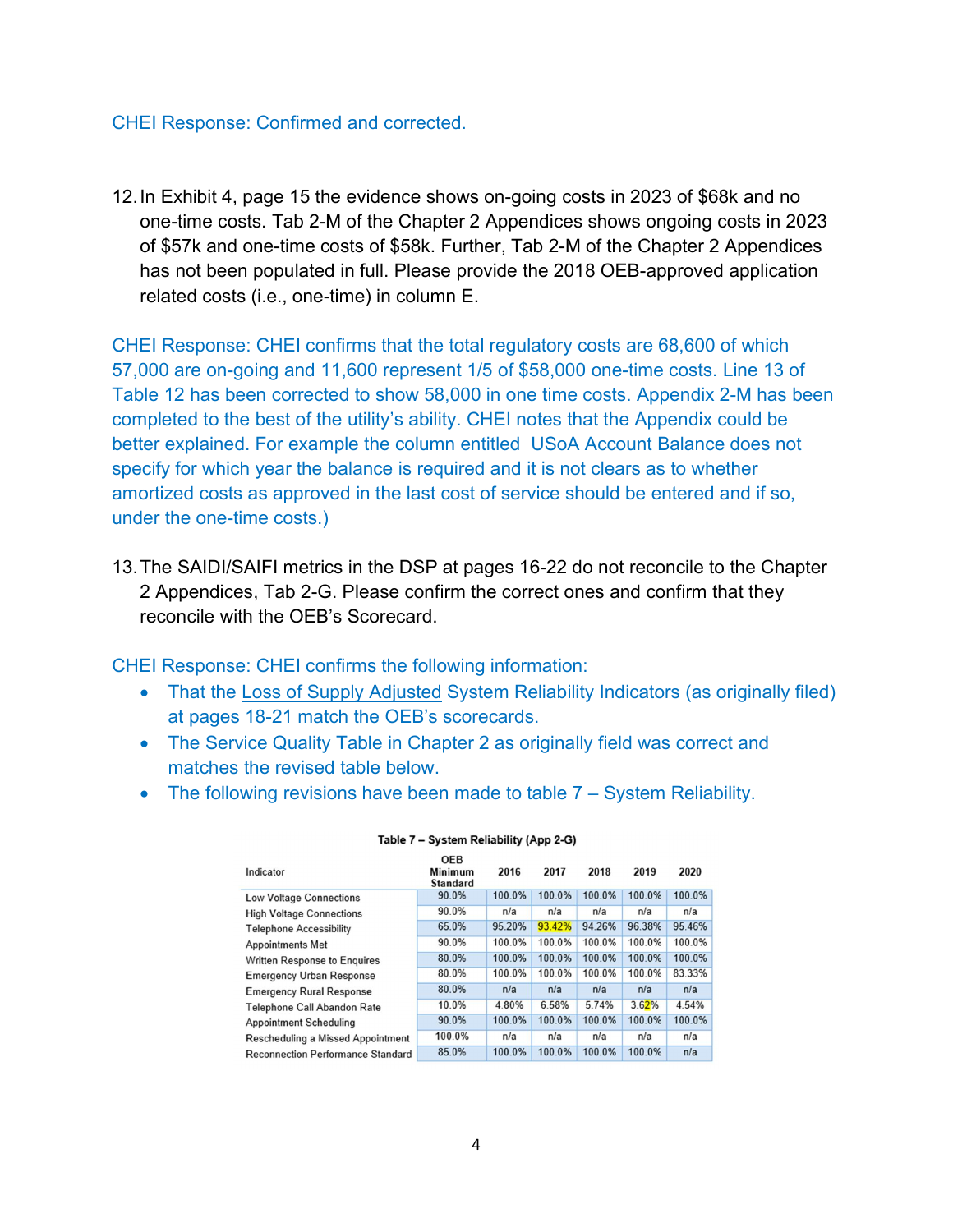- 14. OEB staff notes the following issues related to Other Revenue. Please address/correct/reconcile all matters noted below:
	- The Other Revenue amounts for 2018-2020 do not match between exhibit 6, page 12 and the Chapter 2 Appendices, Tab 2-H (columns G, H and I).

# CHEI Response: Appendix 2-H has been corrected

 The OEB-approved amount for 2018 shown in the current application in Exhibit 6, page 12 (i.e. \$41,452) does match the last rebasing Tab 2-H or settlement proposal which shows an amount of (\$29,658).

# CHEI Response: Exhibit 6 page 12 has been revised to correct amounts that were entered incorrectly (- vs+)

 Tab 2-H, line 67 (Other Operating Revenues) does not sum to the total of the inputs in the top portion of the table. For example, for the year 2023, line 67 shows \$23,996, however, the sum of Accounts 4082, 4086 and 4210 is \$16,486. The same issue applies to 2021 and 2022.

## CHEI Response: The table has been corrected

 Tab 2-H of the Chapter 2 Appendices indicates that for each "Other Operating Revenue" and "Other Income or Deductions" Account, a detailed breakdown of the account components is required, which does not seem to be provided. Please see the bottom portion of Tab 2-H.

## CHEI Response: The table has been corrected

- 15. On Exhibit 1, page 19 & 20, there are missing and potentially incorrect statements relating to DVAs approved in past OEB decisions.
	- a. For 2018 rates, no reference to DVAs were included. Please confirm that a statement may be included to reference that December 31, 2016, DVAs were approved.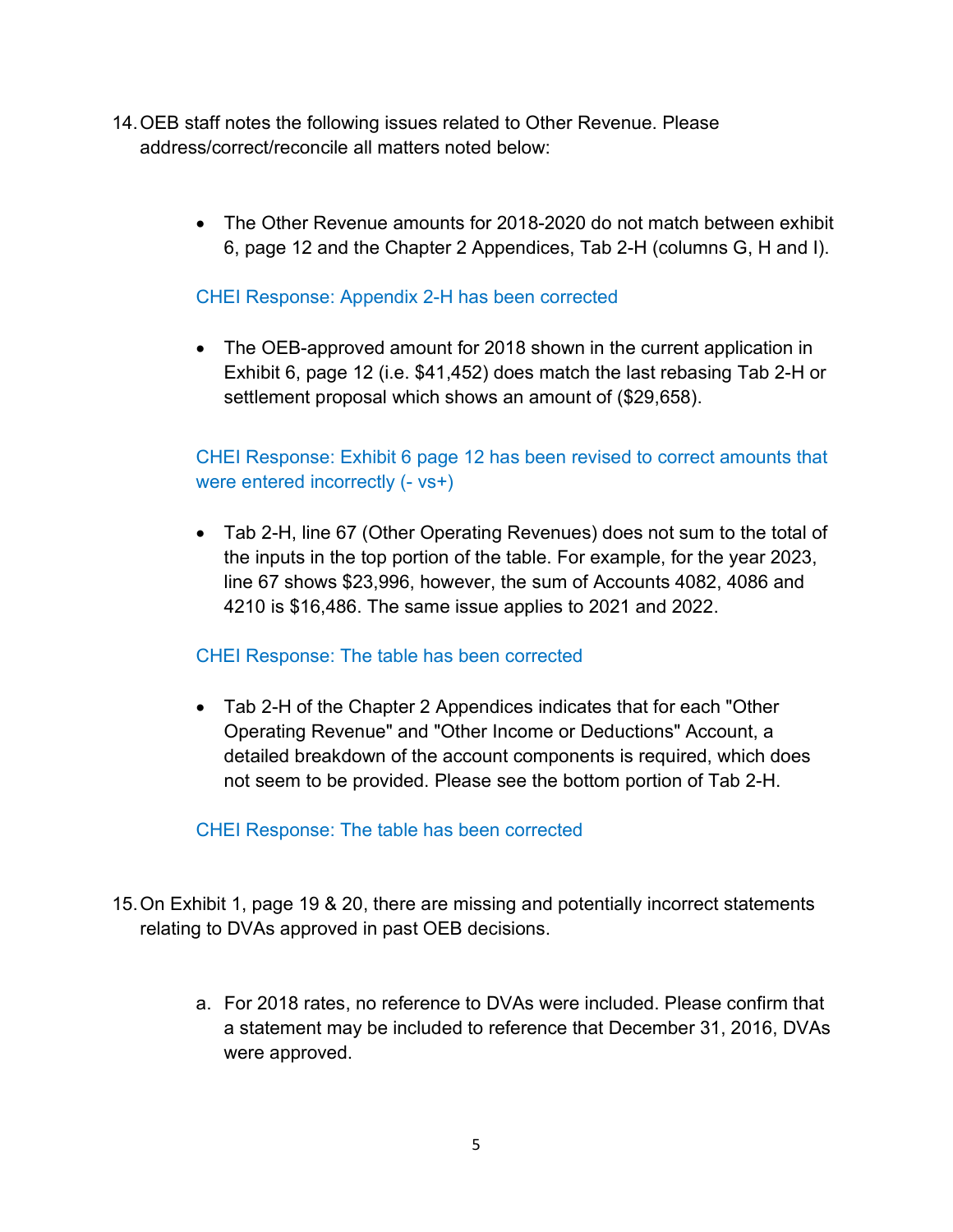CHEI Response: CHEI made no reference to DVAs because Board panel did not reference DVAs in its decision. Instead, the decision simply references the settlement agreement on every aspect of the rate application therefore if CHEI summarizes the DVA, then the assumption is that the rest of the settlement agreement should also be summarized which is not required.

b. For 2019 rates, it is stated that 2018 DVA balances were not approved on a final basis. Please confirm that this is intended to state that 2017 balances were approved on an interim basis.

# CHEI Response: Confirmed and corrected

c. For 2020 rates, it is stated that 2019 DVA balances were not approved on a final basis. Please confirm that this is intended to state that no balances were approved, as well as no final approval of 2017 balances previously approved on an interim basis.

# CHEI Response: Confirmed and corrected

d. For 2021 rates, it is stated that the OEB approved the disposal of 2018 and 2019 balances on a final basis. Please confirm that this is intended to state that 2017-2019 balances were approved on a final basis.

# CHEI Response: Confirmed and corrected

16. The years referenced in the Excel Appendix 2-C rows 17, 83, 152, 222, 291, 360, as well as columns C, J, and K, have been labelled 2010, 2011, 2012, 2013, 2013, and 2013, respectively. Please confirm that these are intended to show 2018, 2019, 2020, 2021, 2022, and 2023. Please correct the Excel Appendix 2-C accordingly.

# CHEI Response: Confirmed and corrected.

17. Some of the formulas in the "Total" rows (77, 146, 216, 286, 355, 424) in the Excel Appendix 2-C have been overridden by hard-coded numbers. Please correct the Excel Appendix 2-C accordingly by re-inserting formulas.

## CHEI Response: Appendix 2-C has been corrected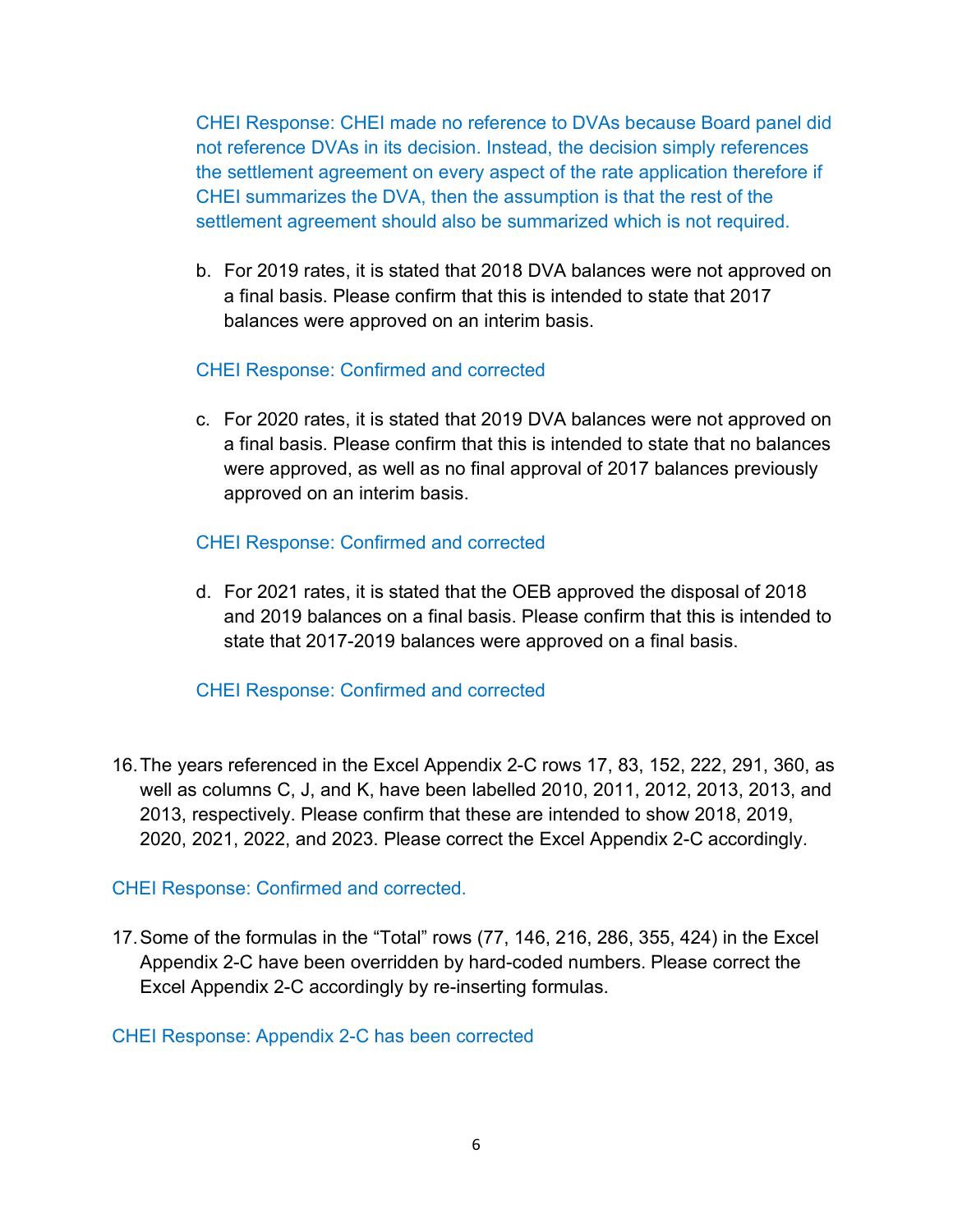18. The accounting polices referenced in the Excel Appendix 2-C, rows 15, 81, 150, 220, 289, 358, have been labelled as "CGAAP - with changes to policies". Please confirm that these are intended to show "IFRS". Please correct the Excel Appendix 2-C accordingly.

CHEI Response: Confirmed, the accounting standard should have read IFRS

## 19. For 2022 capital additions:

- Exhibit 2 Table 7, the
- Appendix 2-BA, and the Excel
- PILs model (B8 Sch 8 CCA Bridge) of \$375,225

do not tie to

- Exhibit 2 Table 14 and the
- Appendix 2-C of \$138,925.

# For 2023 capital additions:

- Exhibit 2 Table 8,
- Appendix 2-BA,
- PILs model (T8 Sch 8 CCA Test) of \$148,750

do not tie to

- Exhibit 2 Table 15
- Appendix 2-C of \$143,750.

CHEI Response: CHEI confirms that the capital additions in Ex 2 Tables 7 and 8, Appendix 2-BA and PILs model are correct. CHEI proposes to address this issue as part of the interrogatories and when BDO can provide input on their calculations.

- 20. There may be discrepancies in Exhibit 6, Table 6, as listed below. Please review and correct the table for any other potential discrepancies Cooperative Hydro Embrun may find in addition to what is provided below:
	- a. Regarding depreciation, there is a 2022 Year over year change (\$) and Year over year change (%) of \$9,379.45 and 5.53%. OEB staff notes that these numbers may be incorrect.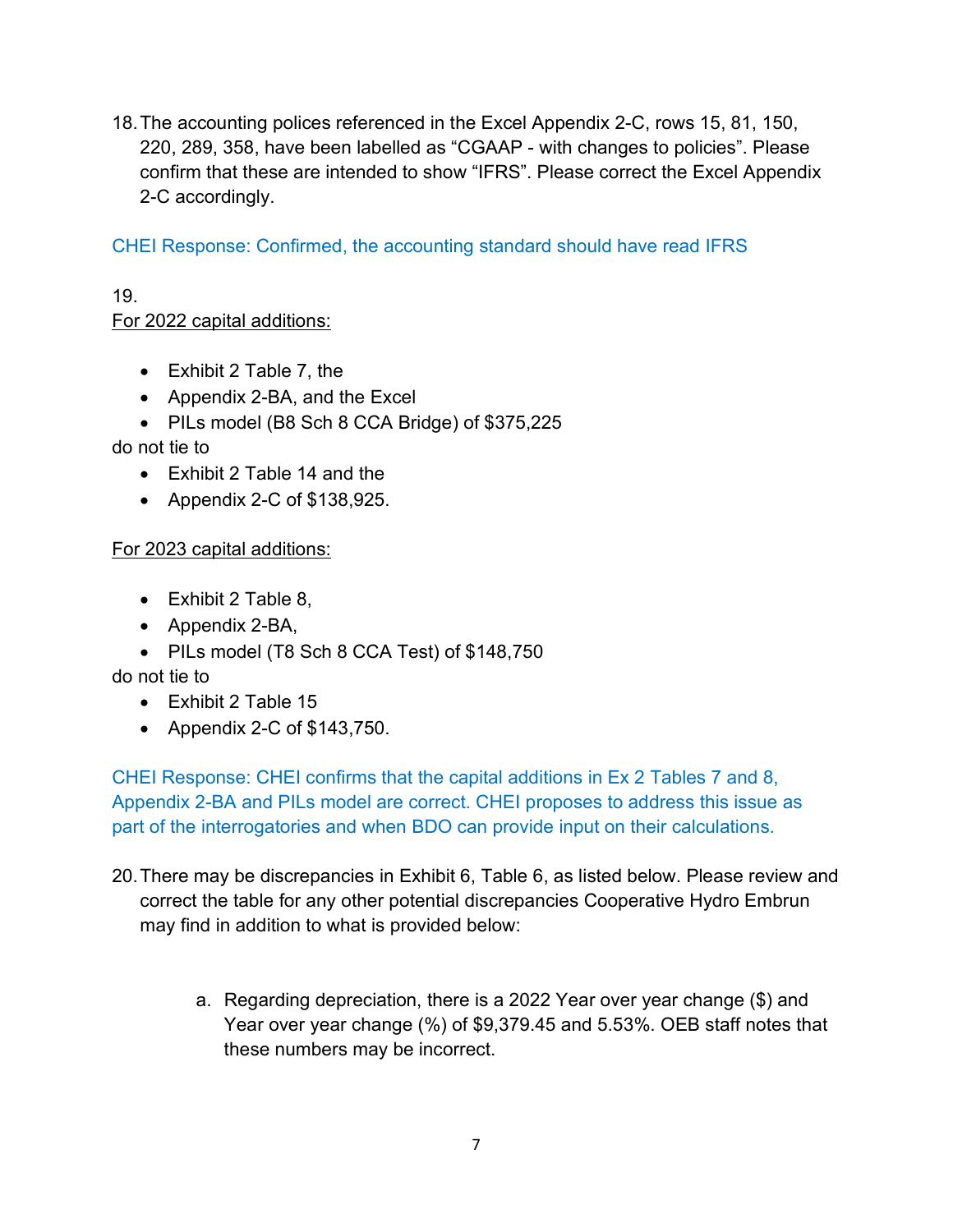CHEI Response: BDO confirms that the depreciation calcs are correct in view of the additions planned for 2022. Table 6 has been corrected to reflect the increase between 2021 and 2022.

b. Regarding PILs, there is a 2022 Year over year change (\$) and Year over year change (%) of -\$17,412.91 and -67.38%. OEB staff notes that these numbers may be incorrect.

CHEI Response: Table 6 has been corrected accordingly

21. On Exhibit 6, page 9, Cooperative Hydro Embrun stated that "there are non-utility activities included in CHEI's financial results." Please confirm that this statement is intended to reference zero non-utility activities.

CHEI Response: Confirmed, the statement was meant to read " there are no non-utility"

22. The Load Forecast model, sheet Bridge & Test Year Class Forecast, is incorporating the 2022 forecast, not the 2023 forecast for the 2023 test year.

CHEI Response: CHEI is not clear on the issue question. CHEI has reviewed the model and it's working as intended. CHEI proposes that Staff addresses this more clearly in interrogatories.

23. The top row of the Chapter 2 Appendices, Tab 2-R is not populated. This should contain the generation requirement (from all sources, including embedded), required to serve Embrun's customers.

CHEI Response: As a fully embedded distributor, the wholesale delivered is the only available information. Furthermore, this is consistent with the utilities past applications. Staff may choose to explore this further in IRs if needed.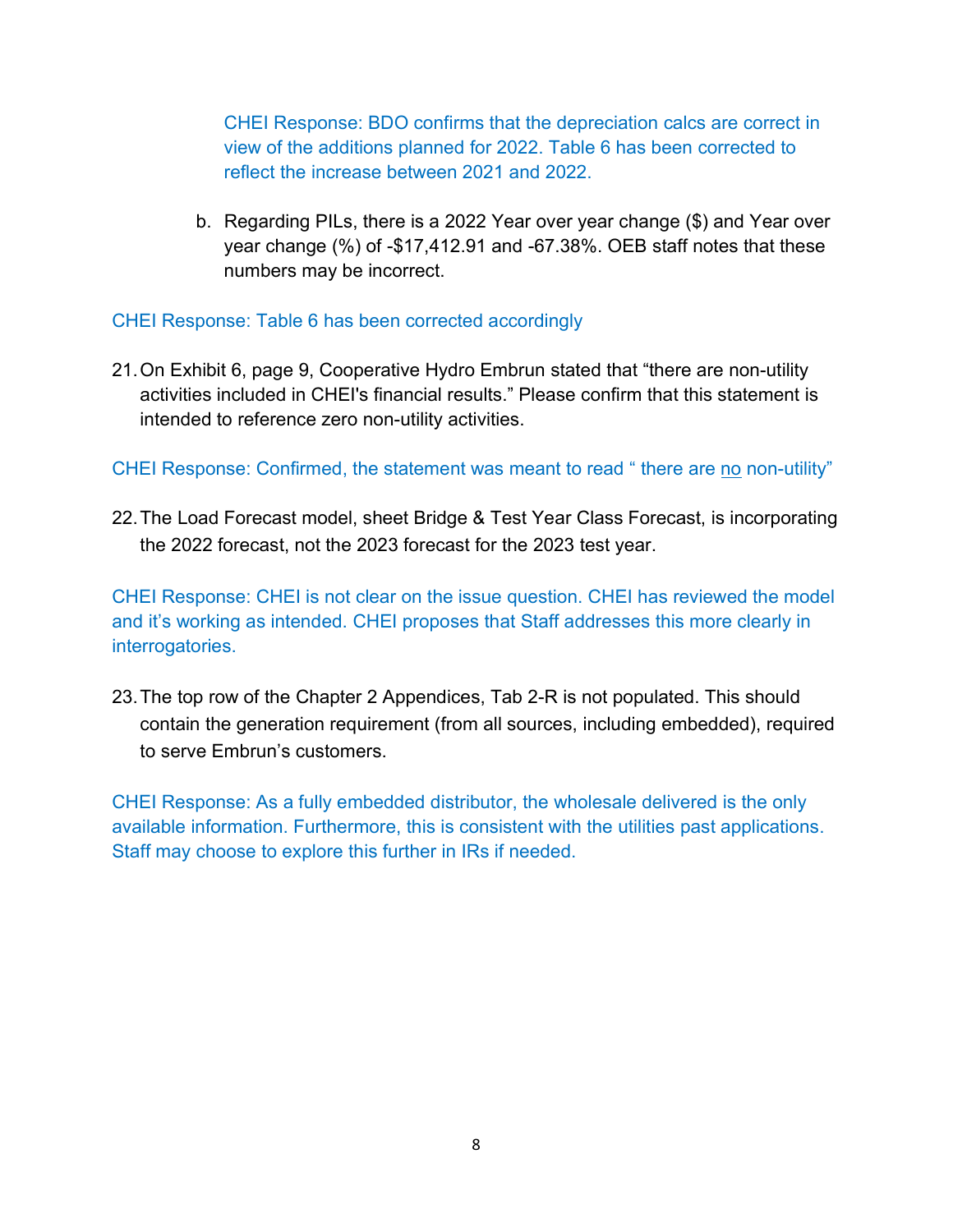## RESPONSE TO 24 / 25 / 26:

CHEI notes that 2021 PILs was not audited at the time of the filing. The intent was to file revised audited 2021 as part of the interrogatories. CHEI notes that as of the date of these responses, the 2021 PILs are expected to be \$26,780. As mentioned above, the models will be updated accordingly has part of the interrogatories.

24. In the Excel PILs model, for the 2021 historic year, Tab H1 Sch 1 Taxable Income Hist, Line 15 (amortization of tangible assets) has referenced the 2020 depreciation from Appendix 2-BA/ Appendix 2-C of \$169,611. Please confirm that Line 15 is intended to show the 2021 depreciation from Appendix 2-BA/ Appendix 2-C of \$170,745. Please correct the Excel PILs model accordingly.

## CHEI Response: See response above

25. Exhibit 1, Table 13 shows a 2021 PILs provision of \$8,429. Exhibit 6, Table 5 and Exhibit 6, Table 6 show a 2021 PILs provision of \$21,676. The Excel PILs model shows a 2021 PILs provision of \$20,363 in Tab H0 PILs Tax Provision Hist.

# CHEI Response: See response above

26. Data in Tab 1. Info and Instructions have not been populated in the Excel PILs model. Also cell D26 shows that Cooperative Hydro Embrun last rebased in 2019, instead of 2018.

# CHEI Response: See response above. The model has been updated accordingly

It is not clear if Cooperative Hydro Embrun used the latest Excel PILs model from the OEB's website (i.e., for 2022 CoS applications), as for example, Tab B. Tax Rates & Exemptions, cell H31 shows 3.5% instead of 3.2%, as well as other tax rate discrepancies. (Although cell H31 does not have any bearing on the outputs of the model, it is just an example of an inconsistency.) Please revise the Excel PILs model accordingly and also confirm that the correct Excel PILs model is being used as a starting point.

CHEI Response: See response above. CHEI was clear in its application that the 2021 results were preliminary. Furthermore, the OEB is in no position to point out inconsistencies given how late in the process it chooses to publish its models and how many errors and inconsistencies the LDCs come across while working in them.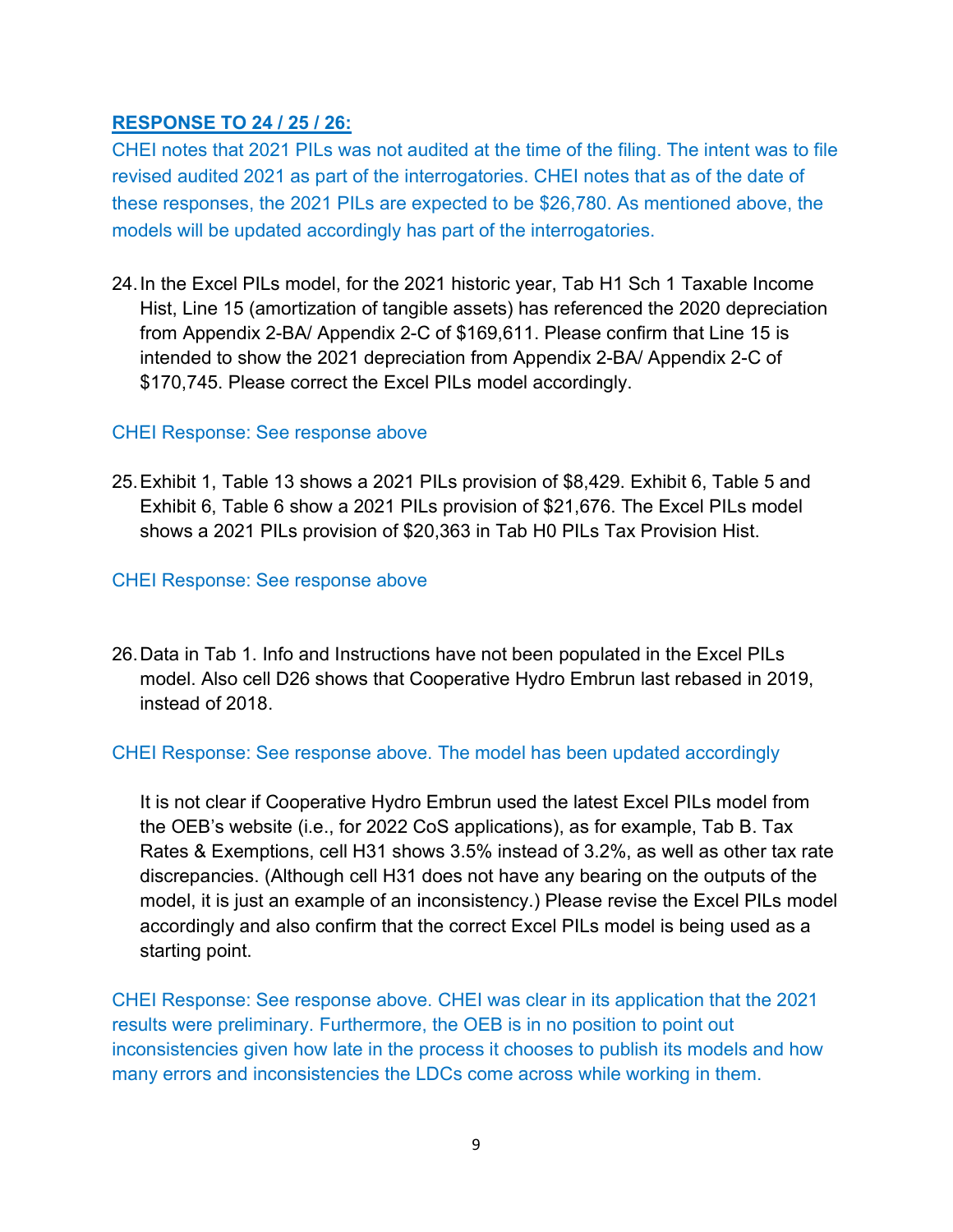- 27. Exhibit 9, Table 1 is missing the principal balances for each DVA. Different amounts for Account 1508 pole attachment, Account 1508 retail service charges, Account 1508 customer choice, Group 2 DVA sub-totals, Account 1550, Account 1580 CBR Class B, Account 1580 (control account separated from CBR Class B sub-account), and Account 1595 (2019) are shown in some of the following (but not all), as well as some may be missing in some of the following (but not all). Please reconcile and update the evidence.
	- a. Exhibit 1, Table 8 not updated
	- b. Exhibit 9, Table 1 not updated
	- c. Exhibit 9, Table 3 corrected to move Group 2 interest down one row
	- d. Exhibit 9, DVA descriptions on pages 3, 6-9 not updated
	- e. Excel DVA Continuity Schedule not updated

CHEI Response: CHEI proposes to deal with this question in interrogatories. All tables referenced show the intended information (with the exception noted in the list above) Table 1 of Exhibit 9 shows that claim as per the model filed in support of these balance and shows. The balances reconcile with Tab 5 of the DVA model including all accounts 1508.

- 28. There are some items in the Excel DVA Continuity Schedule that may require further consideration and revisions:
	- a. Transactions in Account 1508, Customer Choice Initiative Costs are recorded on two lines of Tab 2b, instead of one line.

CHEI/BDO Response: Transactions of account 1508 for the year 2020 could not be recorded on line 53. Since there was 2 lines in 2021 for the same Initiative, we then transferred the balance from line 53 to line 51

b. In Tab 2a and Tab 2b, numbers have been included in column BF. In Tab 2a numbers have also been included in column BK. These represent the estimated November and December 2021 balances that were not available at the time of filing the current application. These balances may be removed and replaced with the actual audited 2021 transactions, to be included in column BD and column BI. (2021 exceptions include any Account 1588 and Account 1589 principal adjustments from the GA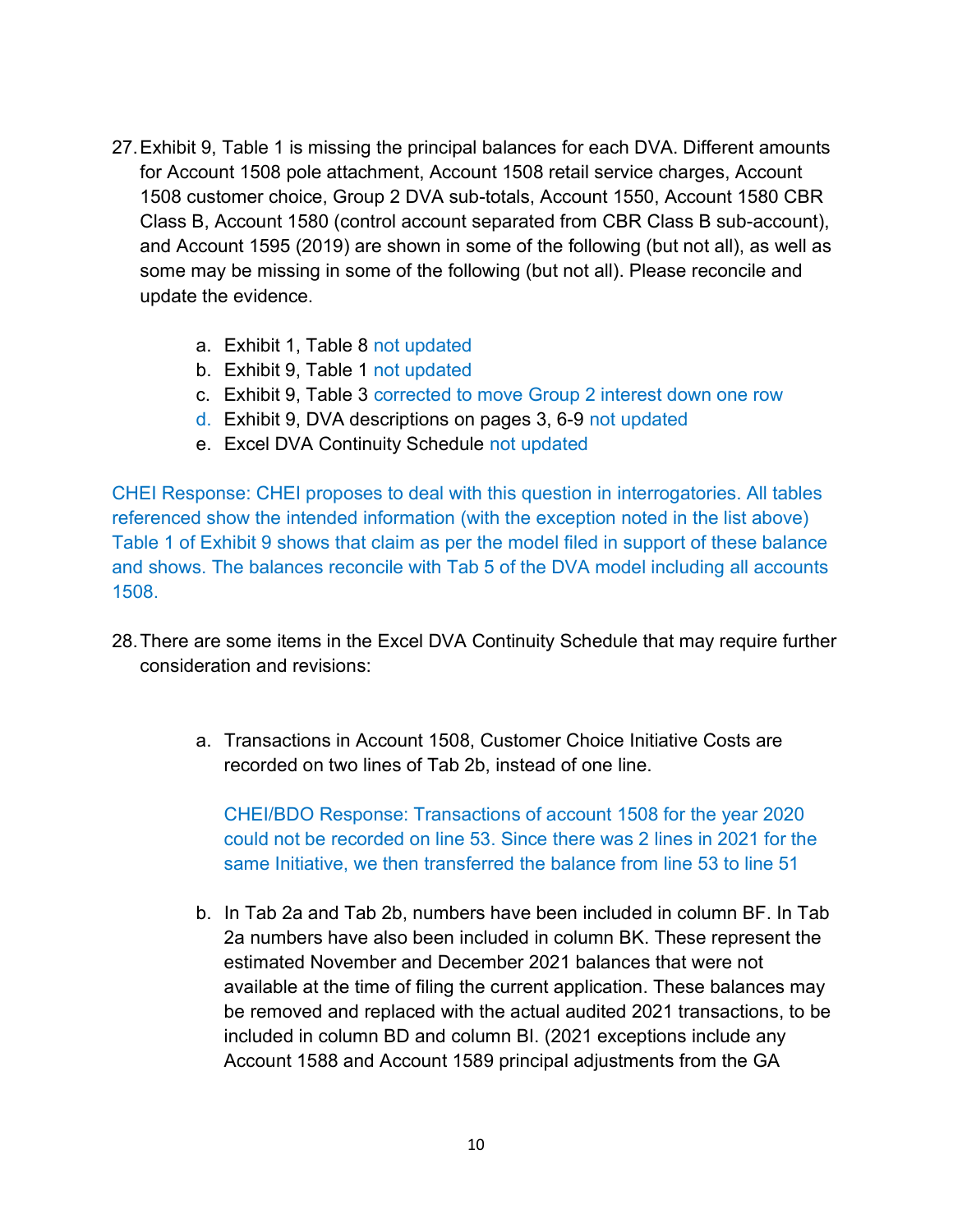CHEI Response: This update cannot be done without updating the entire application. As mentioned in the application and responses, the 2021 balances will be updated once the audited financial statements are available. This includes all of the DVA balances.

c. Analysis Workform, if applicable, which should be recorded in column BF.)

# CHEI/BDO Response: This feature of the OEB model could not be modified

d. Columns BR of Tab 2a and Tab 2b of the DVA Continuity Schedule may be intended to show zero carrying charges from January 1, 2023 to April 30, 2023, as this is a January 1, 2023 rate application.

CHEI Response: Confirmed. CHEI commits to updating this when the 2023 models become available.

e. Cells BQ19 of Tab 2a and Tab 2b of the Excel DVA Continuity Schedule state "Projected Interest on Dec-31-22 Balances" and may instead reference December 31, 2021 balances.

CHEI Response: This issue is due to the fact that CHEI used the 2022 model in the absence of a 2023 model. This feature could not be easily updated.

29. Exhibit 1 Table 8, Exhibit 9 Table 1, and Exhibit 9 Table 3, show that a credit balance of \$752 for Account 1568 LRAMA is requested for clearance. However, the Excel DVA Continuity Schedule (Tab 7) and Exhibit 9 page 16, show that Account 1568 LRAMVA is not being requested for clearance. Please confirm whether or not Account 1568 LRAMVA is being requested for clearance.

CHEI Response: CHEI will update the DVA model accordingly in the next phase of the application (most likely the interrogatories)

30. The Exhibit 9 title page is labelled "Cost of Capital". Please confirm whether this is correct.